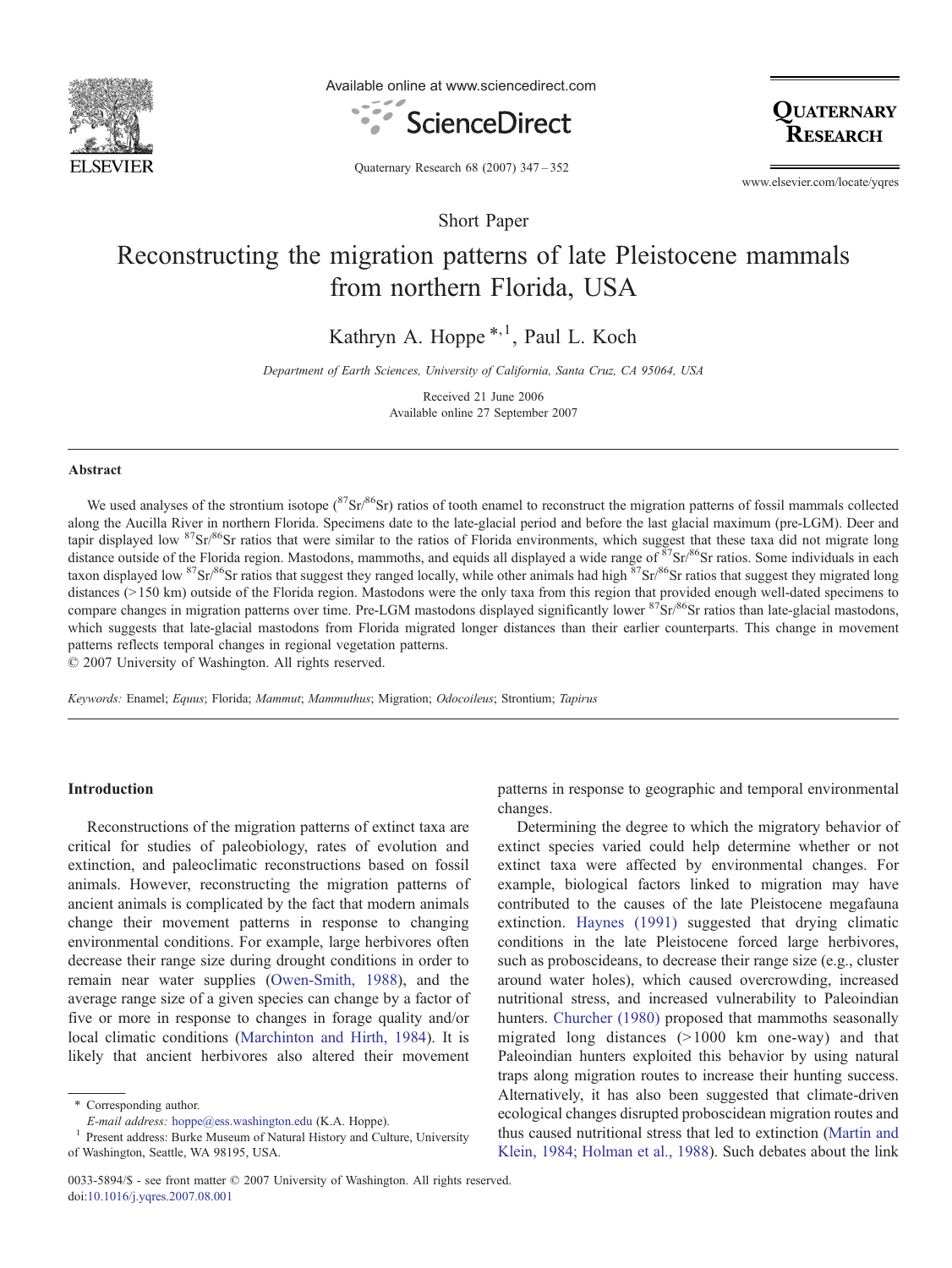<span id="page-1-0"></span>between migration patterns and extinction have focused on proboscideans, but proboscideans are not the only prehistoric animals that might have migrated. For example, comparisons with modern zebra, which can migrate up to 120 km one-way. suggest that Pleistocene equids may also have migrated long distance [\(Berger, 2004](#page-4-0)).

Recent studies have demonstrated that analyses of the strontium isotope ( ${}^{87}Sr/{}^{86}Sr$ ) ratios of an animal's tissues can be used to reconstruct the migration patterns of modern and fossil animals (e.g., [Price et al., 1994; Chamberlain et al., 1996;](#page-5-0) [Hoppe et al., 1999; Hoppe, 2004](#page-5-0)). This method works because the  $87\text{Sr}/86\text{Sr}$  ratios of herbivores equal the  $87\text{Sr}/86\text{Sr}$  ratios of ingested plants ([Price et al., 1985](#page-5-0)), which equal the soluble Sr in soils. Soil Sr in turn varies with bedrock type and atmospheric input [\(Gosz and Moore, 1989; Miller et al., 1993\)](#page-4-0). Thus, when soil <sup>87</sup>Sr/<sup>86</sup>Sr ratios are locally homogenous and regionally heterogeneous, the <sup>87</sup>Sr/<sup>86</sup>Sr ratios of migrants differ from those of resident animals. Florida environmental samples (i.e., plants, waters, and soils) have low  ${}^{87}Sr/{}^{86}Sr$  ratios that range from 0.7080 to 0.7097 ([Hoppe et al., 1999](#page-5-0)). In contrast, environments to the north that have sediments derived from the metamorphic and igneous rocks of the Appalachian Mountain have high  $87\text{Sr}/86\text{Sr}$  ratios  $\geq 0.7110$  (Fig. 1). Comparison of modern and fossil bivalves demonstrates that the 87Sr/86Sr ratios of Florida soils and waters have remained essentially constant since the last glacial age [\(Hoppe et al., 1999](#page-5-0)).

Previous analyses of fossils from the Page-Ladson site along the Aucilla River in northern Florida (Fig. 1) have provided



Figure 1. Map of the modern bedrock geology and environmental  ${}^{87}Sr/{}^{86}Sr$ ratios of Florida and Georgia. Light gray shading represents areas with sedimentary bedrock. Dark gray shading represents areas with igneous and metamorphic bedrocks. Circles mark the locations of modern plant and water samples. Squares mark the locations of modern rodent samples. Numbers represent the mean <sup>87</sup>Sr/<sup>86</sup>Sr ratios of modern samples  $\pm 1\sigma$  (data from [Hoppe](#page-5-0) [et al., 1999](#page-5-0)). The location of Aucilla River fossil quarries is represented by the black circle. The inset map shows the locations of each site (drawn after [Hemmings, 2000](#page-5-0)): A=Page-Ladson, B=Little River Rapids, C=Latvis/ Simpson, D=Sloth Hole.

Table 1 Ages in radiocarbon years before present  $(^{14}C$  yr BP) of fossil locations along the Aucilla River, Florida

| Locality                        | Radiocarbon date<br>$(^{14}C$ yr BP) | Calibrated age $1\sigma$<br>(calendar yr BP)* | Reference                         |  |
|---------------------------------|--------------------------------------|-----------------------------------------------|-----------------------------------|--|
| Page-Ladson<br>(8JE591)         | $12,350 \pm 50$                      | 14,180-14,810                                 | Webb et al., 1998                 |  |
| Little River Rapids<br>(8JE603) | $11,450\pm90$                        | 13,210-13,500                                 | Muniz, 1998,<br>Webb et al., 1998 |  |
| Little River Rapids<br>(8JE603) | $11,730 \pm 70$                      | 13,470-13,750                                 | <b>Muniz</b> , 1998               |  |
| Little River Rapids<br>(8JE603) | $12,130\pm 70$                       | 13,920-14,420                                 | Muniz, 1998,<br>Webb et al., 1998 |  |
| Latvis/Simpson<br>(8JE1500)     | $31,610\pm240$                       | 36,280–36,880                                 | Mihlbachler,<br>1998              |  |
| Latvis/Simpson<br>(8JE1500)     | $32,740\pm800$                       | 37,100-39,080                                 | Mihlbachler,<br>1998              |  |
| Sloth Hole<br>(8JE121)          | $12,300 \pm 50$                      | 14,100-14,670                                 | Webb et al., 1998                 |  |
| Sloth Hole<br>(8JE121)          | >41,980                              |                                               | Hemmings, 1998                    |  |

\*Calibration was done with CalPal online [\(http://www.calpal-online.de\)](http://www.calpal-online.de).

insight into the migration patterns of late-glacial taxa (Table 1). Bulk tooth enamel samples from deer and tapir displayed low  $87$ Sr/ $86$ Sr ratios that suggest that they ranged primarily within Florida environments ([Table 2](#page-2-0)). However, bulk enamel samples from coeval mastodons have high ratios that suggest that these animals migrated long distances ( $\geq$  150 km) to the north [\(Hoppe](#page-5-0) [et al., 1999\)](#page-5-0). The one coeval mammoth analyzed displayed low  ${}^{87}Sr/{}^{86}Sr$  ratios that suggest that it did not migrate long distance to the north, although it may have migrated long distance to the south within the isotopically homogenous environments of Florida.

Isotopic analyses of serial microsamples collected parallel to enamel growth lines or samples produced by laser ablation can provide additional information about subannual (e.g., seasonal) changes in the biology of large mammals [\(Hoppe et al., 2004,](#page-5-0) [Hoppe and Koch, 2006, Tafforeau et al., 2007\)](#page-5-0). Previous analyses of the  ${}^{87}Sr/{}^{86}Sr$  ratios of serial microsamples from one Aucilla River mammoth and one mastodon provide additional insight into the migration patterns of these animals. Samples from a late-glacial Page-Ladson mastodon show large variations in  $87\text{Sr}/86\text{Sr}$  ratios (from 0.7078–0.7121) over a time period representing approximately 2 yr of growth [\(Hoppe et al., 1999;](#page-5-0) [Hoppe and Koch, 2006\)](#page-5-0). These microsamples demonstrate that this mastodon moved repeatedly back and forth between regions with high and low strontium, and are consistent with the interpretation that it migrated on a seasonal basis. In contrast, enamel microsamples representing 1 yr of growth from an Aucilla River mammoth display uniformly low <sup>87</sup>Sr/86Sr ratios (0.7094–0.7096) and confirm that this mammoth did not migrate long distances to the north during the time period sampled ([Hoppe and Koch, 2006\)](#page-5-0).

In this study, we analyzed the  $87$ Sr $/86$ Sr of tooth enamel from additional Aucilla River mammoths, mastodons, deer, and tapir, in order to determine if the migration patterns reconstructed for late-glacial specimens are similar to those of individuals that lived before the last glacial maximum (pre-LGM). We also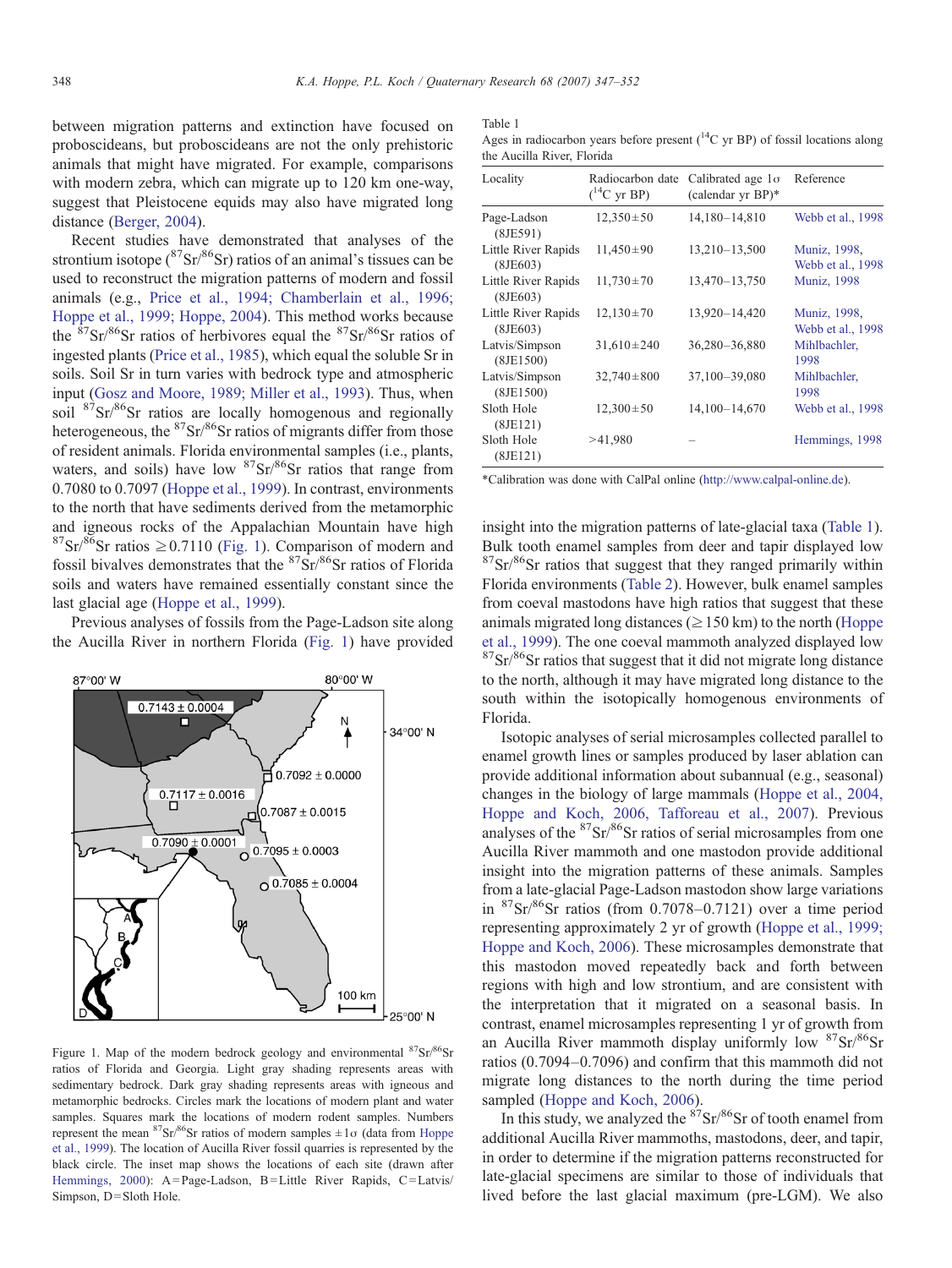<span id="page-2-0"></span>Table 2 87Sr/86Sr ratios of tooth enamel

|                         | Sample #            | Taxon                    | Tooth analyzed <sup>a</sup> | ${}^{87}\mathrm{Sr} / {}^{86}\mathrm{Sr}$ |
|-------------------------|---------------------|--------------------------|-----------------------------|-------------------------------------------|
| Latvis-Simpson          | 200674              | Equus                    | Chk                         | 0.71035                                   |
| Latvis-Simpson          | 200675              | Equus                    | Chk                         | 0.71021                                   |
| Latvis-Simpson          | 180220              | Mammut                   | m <sub>3</sub>              | 0.70965                                   |
| Latvis-Simpson          | 200666              | Mammut                   | M                           | 0.70951                                   |
| Latvis-Simpson          | 200667              | Mammut                   | M                           | 0.70954                                   |
| Latvis-Simpson          | 200654              | <b>Odocoileus</b>        | 1 <sub>m3</sub>             | 0.70867                                   |
| Latvis-Simpson          | 200668              | Tapirus                  | Chk                         | 0.70826                                   |
| Latvis-Simpson          | 200669              | Tapirus                  | Chk                         | 0.70881                                   |
| Latvis-Simpson          | 200670              | Tapirus                  | r M3                        | 0.70898                                   |
| Little River Rapids     | 200679              | Mammut                   | M, partial                  | 0.70995                                   |
| Little River Rapids     | 200655              | <b>Mammuthus</b>         | Molar                       | 0.70932                                   |
| Little River Rapids     | 200689              | Tapirus                  | 1 <sub>p3</sub>             | 0.70826                                   |
| Sloth Hole              | 200549              | Mammut                   | M                           | 0.70883                                   |
| Sloth Hole              | 200660              | Mammut                   | М                           | 0.71030                                   |
| Sloth Hole              | 200665              | Mammut                   | M                           | 0.70905                                   |
| Sloth Hole              | 47995a              | <b>Mammuthus</b>         | M                           | 0.70970                                   |
| Sloth Hole              | 47995b              | <b>Mammuthus</b>         | M                           | 0.70965                                   |
| Sloth Hole              | 200663              | <b>Mammuthus</b>         | M, partial                  | 0.70991                                   |
| <b>Ohmes Collection</b> | 135730              | <b>Mammuthus</b>         | 1 <sub>m3</sub>             | 0.70957                                   |
| <b>Ohmes Collection</b> | 135731              | <b>Mammuthus</b>         | r m2                        | 0.71039                                   |
| Ohmes Collection        | 135733              | <b>Mammuthus</b>         | r <sub>m3</sub>             | 0.70872                                   |
| <b>Ohmes Collection</b> | 135734              | <b>Mammuthus</b>         | 1 <sub>m3</sub>             | 0.70917                                   |
| <b>Ohmes Collection</b> | 135737              | <b>Mammuthus</b>         | r M2                        | 0.70874                                   |
| <b>Ohmes Collection</b> | 135738              | Mammuthus                | r M2                        | 0.70994                                   |
| Page-Ladson             | 148670              | Equus                    | Chk                         | 0.70968                                   |
| Page-Ladson             | $148669^{\rm b}$    | Mammut                   | M                           | 0.71011                                   |
| Page-Ladson             | $103505^{\rm b}$    | Mammut                   | M1                          | 0.70992                                   |
| Page-Ladson             | $130570^{\rm b}$    | Mammut                   | M                           | 0.71007                                   |
| Page-Ladson             | 148668 <sup>b</sup> | Mammut                   | m1                          | 0.71144                                   |
| Page-Ladson             | $150775^{\rm b}$    | Mammut                   | M, partial                  | 0.71010                                   |
| Page-Ladson             | 192224              | Mammut                   | 1 M3                        | 0.70968                                   |
| Page-Ladson             | 192226              | Mammut                   | r M1                        | 0.71113                                   |
| Page-Ladson             | $92513^{b}$         | Tapirus                  | 1 M                         | 0.70865                                   |
| Page-Ladson             | $92568^{\rm b}$     | Tapirus                  | m <sub>3</sub>              | 0.70872                                   |
| Page-Ladson             | $92522^b$           | <i><b>Odocoileus</b></i> | Chk                         | 0.70966                                   |
| Page-Ladson             | $92563^{\rm b}$     | <b>Odocoileus</b>        | Chk                         | 0.70857                                   |
| Page-Ladson             | 147359b             | <b>Odocoileus</b>        | 1 <sub>m3</sub>             | 0.70922                                   |
| Page-Ladson             | $147362^{b}$        | <i><b>Odocoileus</b></i> | 1 <sub>m3</sub>             | 0.70921                                   |
| Page-Ladson             | $147364^b$          | <i><b>Odocoileus</b></i> | 1 <sub>m3</sub>             | 0.70941                                   |
| Page-Ladson             | $147365^b$          | <i><b>Odocoileus</b></i> | 1 <sub>m2</sub>             | 0.70873                                   |
| Page-Ladson             | $150249^{\rm b}$    | <b>Odocoileus</b>        | 1 <sub>m1</sub>             | 0.70870                                   |
| Page-Ladson             | $150470^{\rm b}$    | <b>Odocoileus</b>        | 1 <sub>m3</sub>             | 0.71075                                   |
| Page-Ladson             | $151916^{b}$        | <b>Odocoileus</b>        | Chk                         | 0.70872                                   |
| Page-Ladson             | $151917^b$          | <b>Odocoileus</b>        | Chk                         | 0.70912                                   |
| Page-Ladson             | $151941^{\rm b}$    | <i><b>Odocoileus</b></i> | Chk                         | 0.70930                                   |
| Page-Ladson             | 151942 <sup>b</sup> | <b>Odocoileus</b>        | Chk                         | 0.70893                                   |
| Page-Ladson             | $14780^{b}$         | <b>Mammuthus</b>         | m <sub>3</sub>              | 0.70893                                   |

<sup>a</sup> Abbreviations as follows: l=left, r=right, M=molar, Chk=cheek tooth; numbers represent position in tooth row.

Data from [Hoppe et al., 1999](#page-5-0).

analyzed teeth from several equids, as the migration patterns of fossil equids have not been assessed previously ([Tables 1 and 2\)](#page-1-0).

Studies of fossil pollen have been used to reconstruct paleoclimatic patterns and changes in vegetation across the southeastern United States. From 50,000 to 28,000 radiocarbon years before present  $(^{14}C$  yr BP), climates in Georgia and northern Florida were dryer than modern and the vegetation consisted of xeric woodlands mixed with open prairie habitats ([Watts, 1973; Watts, 1980\)](#page-5-0). Climates became wetter, and oakdominated mesic forests grew from 31,000 to 29,000  $^{14}$ C yr BP. Vegetation changed to open pine-dominated woodlands after 29,000 14C yr BP ([Watts and Stuiver, 1980; Watts and Hansen,](#page-5-0) [1988; Watts et al., 1992\)](#page-5-0). Climates became wetter again between 14,600 and 12,800  $^{14}$ C yr BP, and oak and mesic trees replaced the pines [\(Watts and Hansen, 1988; Watts and Hansen,](#page-5-0) [1994](#page-5-0)). From 12,800 to 11,200<sup> $14$ </sup>C yr BP, climatic conditions became drier and pine briefly increased before oak became dormant again in the Holocene ([Watts and Hansen, 1994\)](#page-5-0). Vegetation changes in southern Florida paralleled those in the north, but habitats were more open and include a higher percentage of shrublands and prairie vegetation ([Watts, 1980;](#page-5-0) [Watts and Hansen, 1988](#page-5-0)). If Pleistocene herbivores routinely migrated long distances, then their migration patterns may have shifted in response to these vegetation changes.

### Material and methods

We sampled tooth enamel from equids (Equus sp.), mammoths (Mammuthus columbi), mastodons (Mammut americanum), tapirs (Tapirus veroensis), and white-tailed deer (Odocoileus virginianus) from fossil quarries located along a 10-km section of the Aucilla River ([Fig. 1\)](#page-1-0) in northern Florida ([Hemmings, 2000](#page-5-0)). Specimens from the Latvis/ Simpson site are pre-LGM in age, while specimens from the Little River Rapids and Page-Ladson sites are late-glacial in age [\(Table 1](#page-1-0)). Because only a limited number of proboscidean teeth with precise dates were available from this region, we also analyzed proboscideans from Aucilla River localities with less well-constrained dates that ranged from pre-LGM to the late-glacial in age (Sloth Hole and the Ohmes Collection). The  $87\text{Sr}/86\text{Sr}$  ratios of all specimens were compared to previously published analyses of environmental samples (i.e., soils, plants, rodents, clams, and surface waters) from Florida and Georgia ([Hoppe et al., 1999](#page-5-0)).

Bulk samples of enamel were collected to determine the average isotopic composition of each tooth; each sample represents approximately 1 to 2 yr of growth [\(Koch et al.,](#page-5-0) [1998](#page-5-0)). The outer surface of each tooth was removed before sampling. Powdered enamel samples were collected with a dental drill and pretreated with 0.1 N acetic acid to remove possible diagenetic contamination ([Hoppe et al., 2003\)](#page-5-0). Samples were next dissolved in 2.5 N hydrochloric acid and Sr was extracted by standard ion exchange chromatography ([Walker et al., 1989](#page-5-0)).  ${}^{87}Sr/{}^{86}Sr$  ratios were measured on a VG354-S thermal ionization mass spectrometer. All measurements are referenced to a value of  ${}^{87}Sr/{}^{86}Sr = 0.71025$  for the NBS 987 Sr standard and are precise to within  $\pm 0.00003$ . The variance of late-glacial and pre-LGM specimens from each taxon was compared using an  $F$ -test. Mean  $87$ Sr/ $86$ Sr ratios were compared using Student's t-test ([Norman and Streiner,](#page-5-0) [1992](#page-5-0)). Statistics were calculated using Microsoft Excel 2004 (Version 11.1.1).

# Results

The <sup>87</sup>Sr/<sup>86</sup>Sr ratios of deer and tapir remain constant with time. All tapir specimens and the one pre-LGM deer analyzed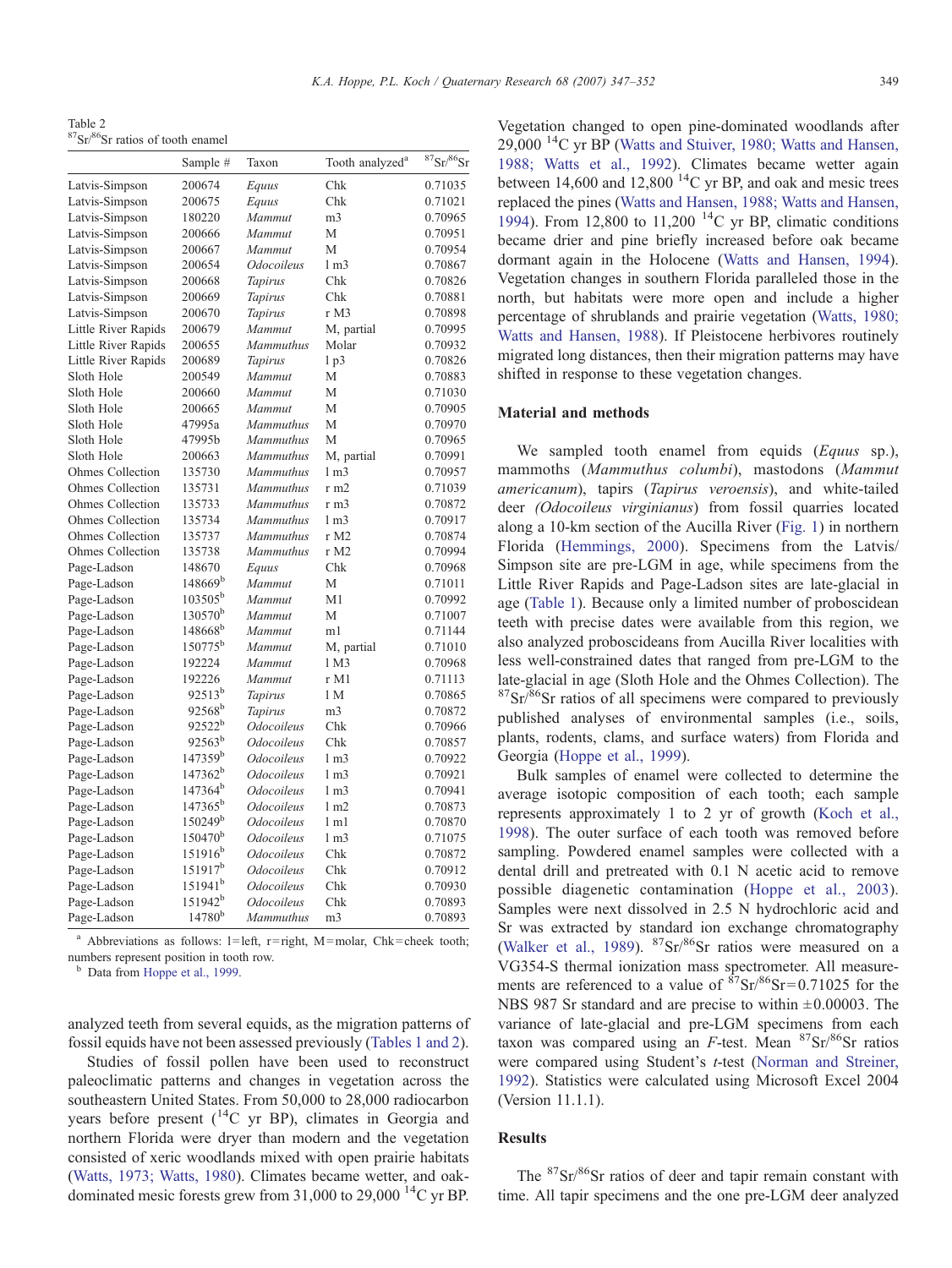<span id="page-3-0"></span>

Figure 2. The <sup>87</sup>Sr/<sup>86</sup>Sr ratios of tooth enamel from the Aucilla River fossil quarries. Black squares=mammoths; gray circles=mastodons; black triangles= deer; white triangles = tapir; white diamonds = equids. Shaded gray area represents the range of  ${}^{87}Sr/{}^{86}Sr$  ratios expressed by Florida environmental samples.

have low  ${}^{87}Sr/{}^{86}Sr$  ratios (<0.7090) ([Table 2](#page-2-0), Fig. 2) similar to the ratios from Florida environmental samples [\(Hoppe et al.,](#page-5-0) [1999\)](#page-5-0). There is no significant difference between the variability or mean values of pre-LGM and late-glacial tapirs (F-test,  $p= 0.42$ ; t-test,  $p= 0.31$ ), and the ratio of the pre-LGM deer falls within the range of values for late-glacial deer (Fig. 2).

In contrast, the ratios of mastodons show significant changes. The late-glacial mastodons analyzed in this study have high ratios (mean= $0.71025 \pm 0.00077$ ) that are similar to those previously found in late-glacial mastodons from Page-Ladson  $(0.71033 \pm 0.00063)$  and are higher than Florida environmental samples ([Hoppe et al., 1999](#page-5-0)). However, all pre-LGM mastodons have low  ${}^{87}Sr/{}^{86}Sr$  ratios (mean = 0.70957  $\pm$  0.00007), similar to those of Florida environments and significantly lower than the ratios of late-glacial mastodons (*t*-test,  $p<0.03$ ). The three mastodons of indeterminate age display a range of  $87\text{Sr}/86\text{Sr}$ ratios (0.70905 to 0.71030). The highest ratio is similar to the ratios of late-glacial mastodons. The lowest ratios are somewhat lower than those found in pre-LGM mastodons, but they are consistent with the ratios of Florida environmental samples.

The new late-glacial mammoth analyzed has a low  ${}^{87}Sr/{}^{86}Sr$ ratio of 0.70932, which is similar to previously measured ratios for late-glacial mammoths and Florida environmental samples. The mammoths of indeterminate age display a mixture of high and low ratios; six have ratios similar to those of the Florida environmental samples, while three display ratios that are higher than any environments in Florida [\(Table 2](#page-2-0), Fig. 2).

The two pre-LGM equids analyzed have high  $87$ Sr/ $86$ Sr ratios (mean  $= 0.71028$ ), which indicate that they migrated long distances outside of the Florida region. The one late-glacial equid measured had a ratio of 0.70968, which is similar to the highest <sup>87</sup>Sr/<sup>86</sup>Sr ratios found in Florida environments and suggests that it did not migrate to the north (Fig. 2).

## Discussion

Before the biological significance of the Sr isotope composition of any fossil can be interpreted, we must first establish that diagenetic Sr has not altered biologic  ${}^{87}Sr/{}^{86}Sr$  ratios. We argue that the  $87\text{Sr}/86\text{Sr}$  ratios of our samples are biogenic because: (1) diagenetic alteration should most strongly affect the oldest teeth with the thinnest enamel, yet the pre-LGM equid teeth (which have relatively thin enamel  $\leq$  2 mm thick) preserve <sup>87</sup>Sr/<sup>86</sup>Sr ratios that are distinct from those of the Aucilla River environments, and (2) it has been shown that the pretreatment effectively removes  $\geq 95\%$  of any diagenetic strontium from enamel samples  $\leq 15$  myr old ([Budd et al., 2000; Hoppe et al.,](#page-4-0) [2003; Lee-Thorp and Sponheimer, 2003\)](#page-4-0).

The fact that pre-LGM deer and tapir have low  $87$ Sr/ $86$ Sr ratios that are similar to those of their late-glacial counterparts suggests that the majority of these animals ranged only locally within the Florida environment, and that their movement patterns did not change significantly with time. This is consistent with observations that modern tapir and white-tailed deer have an average home range less than 20 km in diameter ([Williams, 1979; Marchinton and Hirth, 1984](#page-5-0)). However, one late-glacial deer (with an  ${}^{87}Sr/{}^{86}Sr$  ratio of 0.71075) differs from this general pattern. This sample likely represents the dispersal, or permanent long-distance move, to a new home range of an isolated individual. Modern white-tailed deer have been observed to move distances of up to 200 km during one-way dispersal events, independent of environmental stress, but such events are rare ([Marchinton and Hirth, 1984; Berger, 2004\)](#page-5-0). The fact that the variability of deer and tapir does not change over time suggests that the average dispersal rate and migration distances were similar for pre-LGM and late-glacial individuals.

In contrast, the migration distances of mastodons appear to have increased with time; the low  ${}^{87}Sr/{}^{86}Sr$  ratios of pre-LGM mastodons (range= $0.70951$  to  $0.70965$ ) demonstrate that they spent less time in high  $87\text{Sr}/86\text{Sr}$  ratio environments than their late-glacial counterparts [\(Hoppe et al., 1999\)](#page-5-0) and may indicate that they only ranged locally within Florida environments. However, it is also possible that these animals moved long distance within Florida environments (e.g., they could have moved up to 400 km to the south). In addition, because the Florida environments display  $87\text{Sr}/86\text{Sr}$  ratios that range as low as 0.7080, we cannot rule out the possibility that the pre-LGM mastodons migrated into northern environments with higher  $87\text{Sr}/86\text{Sr}$  ratios but spent a larger proportion of their time in Florida environments with low  $87Sr/86ST$  ratios. Two of the Sloth Hole mastodons of indeterminate age displayed very low  $87\text{Sr}/86\text{Sr}$  ratios (0.70905 and 0.70883), which more strongly suggests that these animals did not migrate outside of the Florida region. It thus appears that some mastodons ranged only within Florida environments. Analyses of the <sup>87</sup>Sr/86Sr ratios of serial enamel microsamples would provide additional details about the movements of these animals and reveal whether or not their  $87\text{Sr}/86\text{Sr}$  ratios, and thus their movement patterns, changed on a seasonal basis.

Most mammoths analyzed and both of the late-glacial mammoths have relatively low ratios similar to those of Florida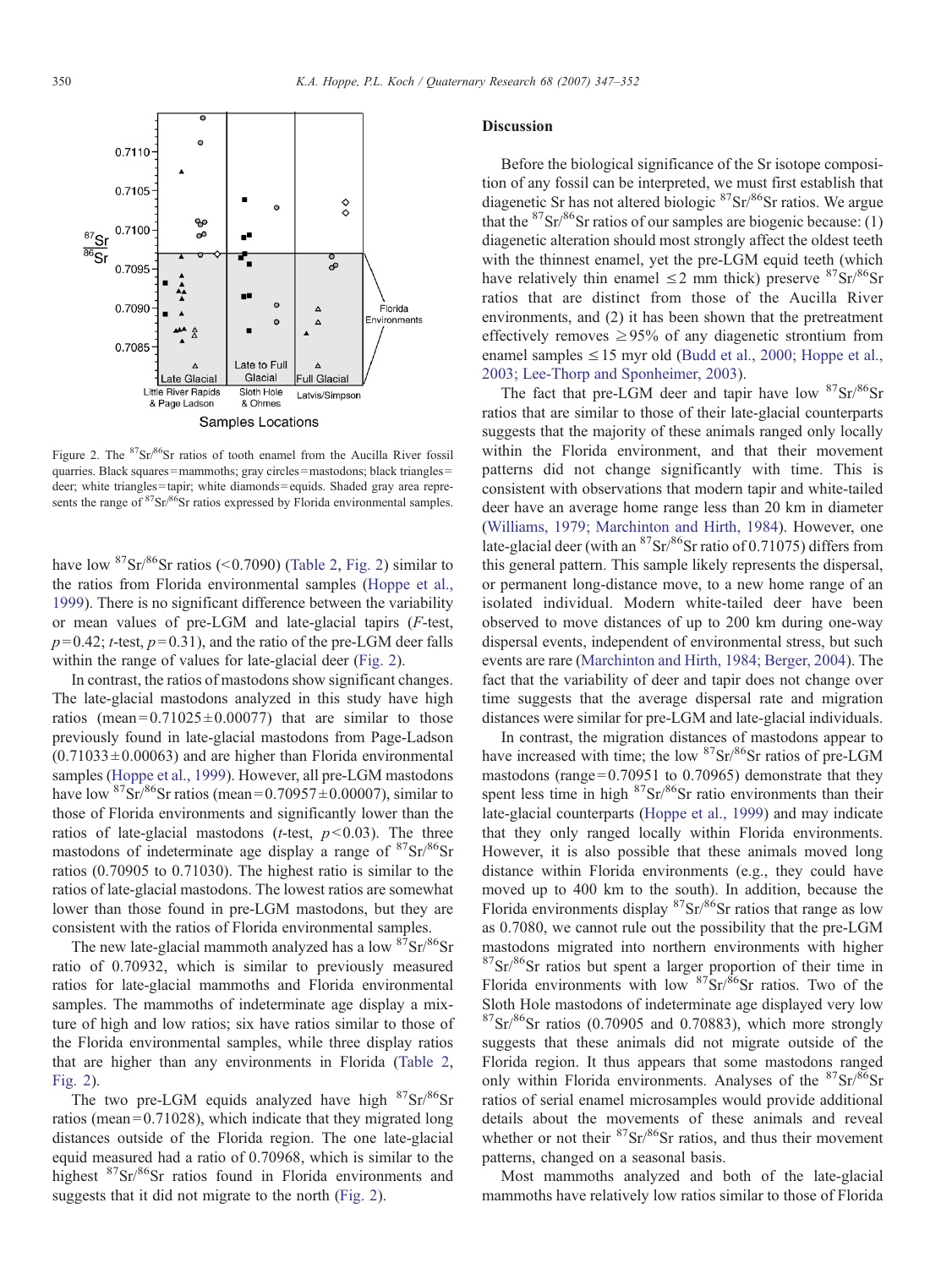<span id="page-4-0"></span>environments ([Fig. 2](#page-3-0)). Thus, they either moved only locally or they moved long distance only within Florida environments. Previous analyses of strontium and oxygen isotope ratios of enamel microsamples from an Aucilla River mammoth suggest the former ([Hoppe and Koch, 2006\)](#page-5-0). Because the only precisely dated mammoths from these localities are late-glacial in age, we cannot determine whether or not mammoth movement patterns changed with time. However, because 30% of the mammoths of indeterminate age have high  ${}^{87}Sr/{}^{86}Sr$  ratios demonstrating that they migrated long distances ( $\geq$  150 km), mammoth migration patterns either altered with time or different individuals within populations displayed different migration behavior.

Although only three equid teeth were available for analyses, the high  $87\text{Sr}/86\text{Sr}$  ratios of the two pre-LGM equids demonstrate that at least some individuals within this taxon migrated long distance into Georgia environments ( $\geq 150$  km one-way). This is the first record of long distance migration in fossil equids, but it is consistent with the observed migration distances of zebra and other large herbivores in modern Africa (Berger, 2004). In contrast, the low  ${}^{87}Sr/{}^{86}Sr$  ratios of the lateglacial equid suggest that it ranged primarily within Florida environments. These differences in  ${}^{87}Sr/{}^{86}Sr$  ratios could result from a temporal change in the migration patterns of Florida equids, but the current data set is too small to rule out the possibility that coeval equids displayed different migration patterns. Additional equids need to be analyzed in order to determine what the average migration distances of this taxon were and if this behavior changed over time. However, the fact that at least some equids migrated long distance is relevant to the interpretation of paleoclimatic reconstructions that are based on analyses of fossil equids (e.g., [Passey et al., 2002\)](#page-5-0), because it demonstrates that these fossils may include individuals that migrated from other geographic regions that had different climatic conditions.

The lack of a single consistent pattern of change in the migration patterns of the Florida taxa may result from the diversity of diets found among the animals analyzed. Analyses of carbon isotope ratios of fossils and digesta from the Aucilla River sites have demonstrated that each taxon in this study consumed different diets (i.e., mastodons consumed browse plants, mammoths consumed primarily grass, and equids consumed a mixture of grass and browse) and that dietary patterns did not significantly change with time [\(Koch et al.,](#page-5-0) [1998, Webb et al., 1992; Hoppe and Koch, 2006\)](#page-5-0). Thus, the different dietary requirements of each taxon may have caused them to respond differently to changing vegetation patterns. Specifically, the observed migration shifts may reflect changes in the distribution and abundance of grasslands. Analyses of pollen suggest that prairies and dune grasslands were important habitats on the Southern Coastal Plain, to the north of the Aucilla River, before  $30,000$  <sup>14</sup>C yr BP. However, the abundance of open grassland habitats in this region had declined by the late-glacial when pine and oak forests dominated the landscape [\(Watts, 1973, 1980; Watts and Stuiver, 1980; Watts](#page-5-0) [and Hansen, 1988; Watts and Hansen, 1994\)](#page-5-0). We would thus predict that pre-LGM equids and mammoths would spend more time in northern environments than their late-glacial counterparts, and that large browsers, such as mastodons, would respond in the opposite manner. Thus, the observed changes in  $87\text{Sr}/86\text{Sr}$  ratios are consistent with the interpretation that Florida taxa changed their migration behavior over time in response to changing vegetation patterns. This raises the possibility that reconstructions of migration patterns of fossil taxa with known diets could be used to refine reconstructions of regional vegetation patterns. However, more precisely dated fossil individuals from Florida need to be analyzed in order to determine whether or not the migration patterns of these fossil taxa correlate with vegetation changes.

# **Conclusions**

Our results demonstrate that fossil taxa from northern Florida had a wide range movement patterns, and that different individuals from the same taxon displayed different behaviors. Most samples analyzed (including pre-LGM mastodons, a lateglacial equid, most mammoths, deer, and tapir) have low  $Sr/86$ Sr ratios that suggest they moved only within Florida environments. However, the high  $87\text{Sr}/86\text{Sr}$  ratios of the lateglacial mastodons, the pre-LGM equids, and ∼30% of the indeterminate-aged mammoths demonstrate that these individuals migrated long distance  $(\geq 150 \text{ km})$  into Georgian environments. This confirms that at least some individuals within these taxa were migratory, which has important implications for paleoenvironmental reconstructions based on these taxa. Our results suggest that mastodons altered their migration patterns over time, and they are consistent with the hypotheses that equids and mammoths likewise alter their movements in response to changing regional vegetation patterns.

# Acknowledgments

Comments and technical assistance were provided by A. C. Hemmings, P. Holden, A. Hoppe, C. Janousek, M. Mellott, T. Furutani, and S. D. Webb. This research was supported by National Science Foundation grant EAR-9725854.

# References

- Berger, J., 2004. The last mile: how to sustain long-distance migration in mammals. Conservation Biology 18, 320–331.
- Budd, P., Montgomery, J., Barreiro, B., Thomas, R.G., 2000. Differential diagenesis of strontium in archaeological human dental tissues. Applied Geochemistry 15, 678–694.
- Chamberlain, C.P., Blum, J.D., Holmes, R.T., Feng, X., Sherry, T.W., Graves, G.R., 1996. The use of isotope tracers for identifying populations of migratory birds. Oecologia 109, 132–141.
- Churcher, C.S., 1980. Did North American mammoths migrate? Canadian Journal of Anthropology 1, 103–105.
- Gosz, J.R., Moore, D.I., 1989. Strontium isotope studies of atmospheric inputs to forested watersheds in New Mexico. Biogeochemistry 8, 115–134.
- Haynes, G., 1991. Mammoths, Mastodonts, and Elephants: Biology, Behavior, and the Fossil Record. Cambridge University Press, Cambridge.
- Hemmings, C.A., 1998. Probable association of Paleoindian artifacts and mastodon remains from Sloth Hole, Aucilla River, North Florida. Current Research in the Pleistocene 15, 16–17.